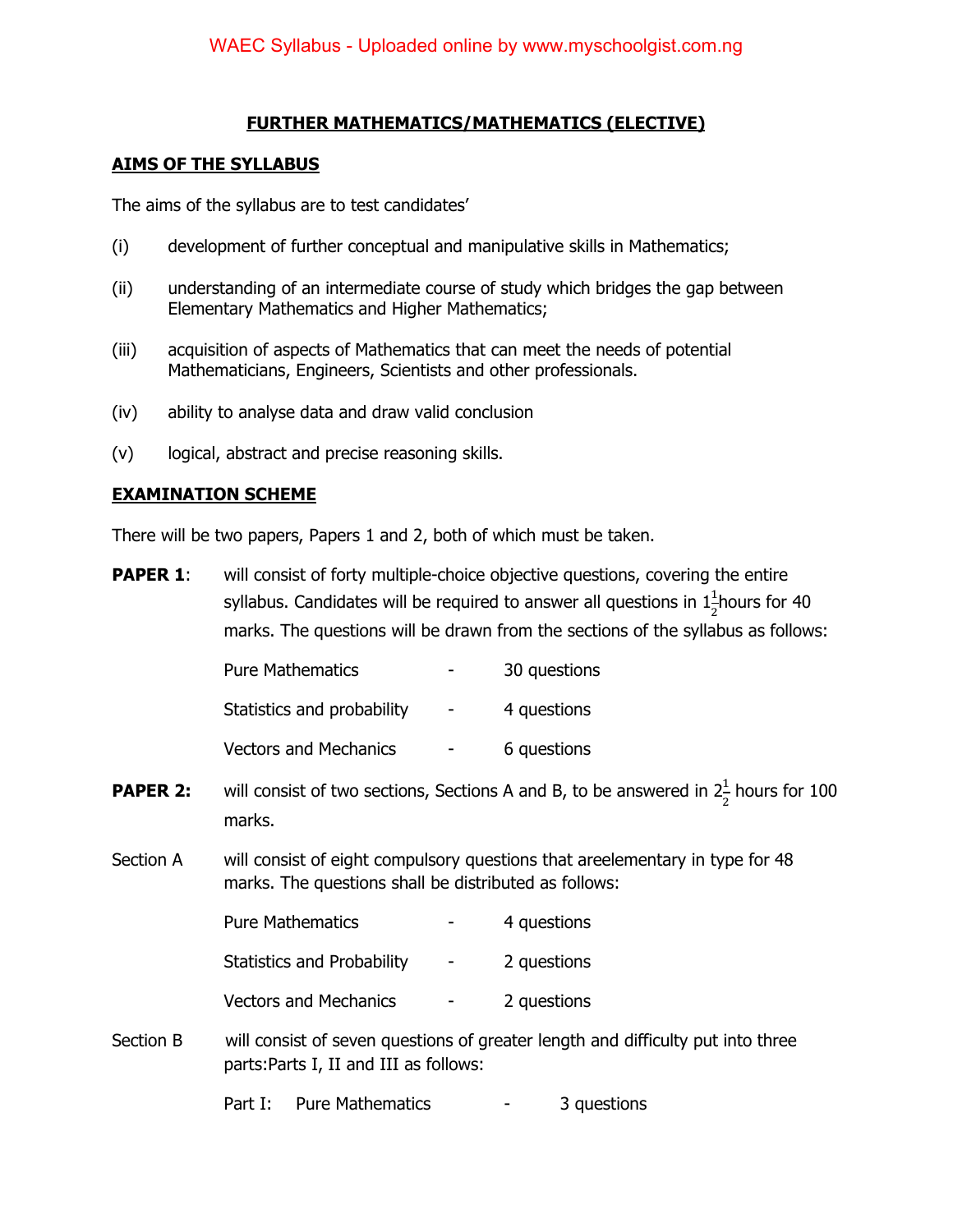Part II: Statistics and Probability - 2 questions

Part III: Vectors and Mechanics - 2 questions

Candidates will be required to answer four questions with at least one from each part for 52 marks.

#### **DETAILED SYLLABUS**

In addition to the following topics, more challenging questions may be set on topics in the General Mathematics/Mathematics (Core) syllabus.

In the column for CONTENTS, more detailed information on the topics to be tested is given while the limits imposed on the topics are stated under NOTES.

Topics which are marked with asterisks shall be tested in Section B of Paper 2 only.

#### **KEY:**

\* Topics peculiar to Ghana only.

\*\* Topics peculiar to Nigeria only

| <b>Topics</b>              | <b>Content</b>                                                                                                                                               | <b>Notes</b>                                                                                                                                   |
|----------------------------|--------------------------------------------------------------------------------------------------------------------------------------------------------------|------------------------------------------------------------------------------------------------------------------------------------------------|
| <b>I.</b> Pure Mathematics |                                                                                                                                                              |                                                                                                                                                |
| $(1)$ Sets                 | (i) Idea of a set defined by a<br>property, Set notations and their<br>meanings.                                                                             | $(x : x \text{ is real}), \cup, \cap, \{\}$ , $\notin, \in$ ,<br>$\subset, \subseteq,$                                                         |
|                            | (ii) Disjoint sets, Universal set and<br>complement of set                                                                                                   | U (universal set) and<br>A' (Complement of set A).                                                                                             |
|                            | (iii) Venn diagrams, Use of sets<br>And Venn diagrams to solve<br>problems.                                                                                  | More challenging problems<br>involving union, intersection,<br>the universal set, subset and<br>complement of set.                             |
|                            | (iv) Commutative and Associative<br>laws, Distributive properties<br>over union and intersection.                                                            | Three set problems. Use of De<br>Morgan's laws to solve related<br>problems                                                                    |
| $(2)$ Surds                | Surds of the form $\frac{a}{\sqrt{h}}$ , a $\sqrt{b}$ and<br>$a+b\sqrt{n}$ where a is rational, b is a<br>positive integer and n is not a<br>perfect square. | All the four operations on surds<br>Rationalising the denominator<br>of surds such as $\frac{a}{\sqrt{b}}$ , $\frac{a+\sqrt{b}}{c-\sqrt{d}}$ , |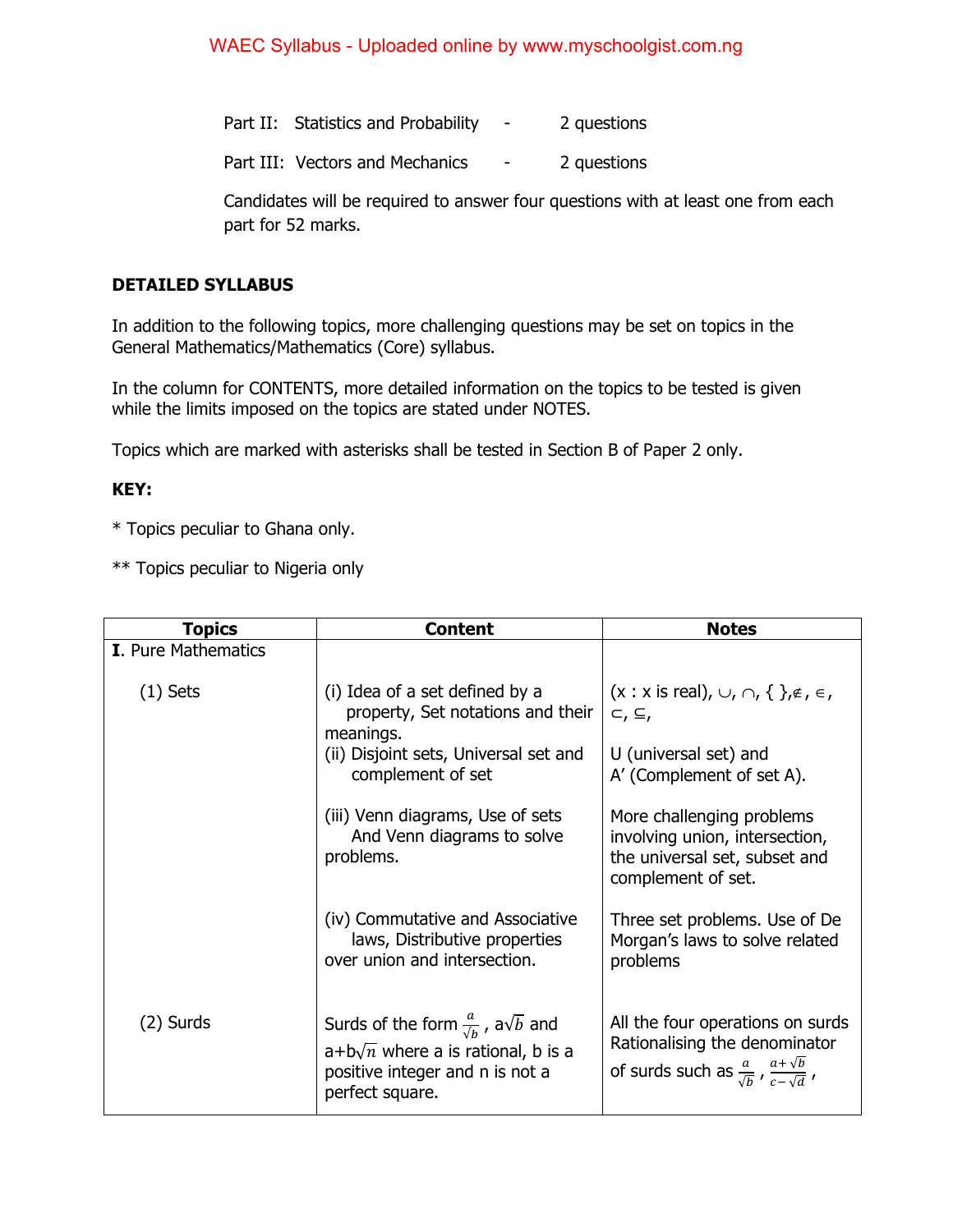| (3) Binary Operations              |                                                   | $a + \psi$<br>$\sqrt{c} - \sqrt{d}$                                               |
|------------------------------------|---------------------------------------------------|-----------------------------------------------------------------------------------|
|                                    | Properties:                                       |                                                                                   |
|                                    | Closure, Commutativity,                           | Use of properties to solve                                                        |
|                                    | Associativity and Distributivity,                 | related problems.                                                                 |
|                                    | Identity elements and inverses.                   |                                                                                   |
| (4) Logical Reasoning              | (i) Rule of syntax:                               |                                                                                   |
|                                    | true or false statements,                         | Using logical reasoning to                                                        |
|                                    | rule of logic applied to                          | determine the validity of                                                         |
|                                    | arguments, implications and                       | compound statements involving                                                     |
|                                    | deductions.                                       | implications and connectivities.                                                  |
|                                    |                                                   | Include use of symbols: $\sim P$<br>$p \vee q$ , $p \wedge q$ , $p \Rightarrow q$ |
|                                    | (ii) The truth table                              |                                                                                   |
|                                    |                                                   | Use of Truth tables to deduce                                                     |
|                                    |                                                   | conclusions of compound                                                           |
|                                    |                                                   | statements. Include negation.                                                     |
| (5) Functions                      | (i) Domain and co-domain of a                     |                                                                                   |
|                                    | function.                                         | The notation e.g. $f: x \rightarrow$<br>$3x+4;$                                   |
|                                    | (ii) One-to-one, onto, identity and               | $g: x \to x^2$ ; where $x \in \mathbb{R}$ .                                       |
|                                    | constant mapping;                                 |                                                                                   |
|                                    |                                                   | Graphical representation of a                                                     |
|                                    |                                                   | function; Image and the                                                           |
|                                    |                                                   | range.                                                                            |
|                                    | (iii) Inverse of a function.                      | Determination of the inverse of                                                   |
|                                    |                                                   | a one-to-one function e.g. If                                                     |
|                                    |                                                   | f: $x \rightarrow sx + \frac{4}{3}$ , the inverse                                 |
|                                    |                                                   | relation f <sup>1</sup> : $x \rightarrow \frac{1}{3}x - \frac{4}{9}$ is also a    |
|                                    |                                                   | function.                                                                         |
|                                    | (iv) Composite of functions.                      |                                                                                   |
|                                    |                                                   | $f \circ g(x) = f(g(x))$<br>Notation:                                             |
|                                    |                                                   | Restrict to simple algebraic<br>functions only.                                   |
|                                    |                                                   |                                                                                   |
| (6) Polynomial<br><b>Functions</b> | (i) Linear Functions, Equations and<br>Inequality | Recognition and sketching of                                                      |
|                                    |                                                   | graphs of linear functions and                                                    |
|                                    |                                                   | equations.                                                                        |
|                                    |                                                   | Gradient and intercepts forms                                                     |
|                                    |                                                   | of linear equations i.e.<br>ax + by + c = 0; y = mx + c; $\frac{y}{a}$            |
|                                    |                                                   |                                                                                   |
|                                    |                                                   | $+\frac{x}{b}$ = k. Parallel and                                                  |
|                                    |                                                   | Perpendicular lines. Linear<br>Inequalities e.g. $2x + 5y \le 1$ ,                |
|                                    |                                                   | $x + 3y \ge 3$                                                                    |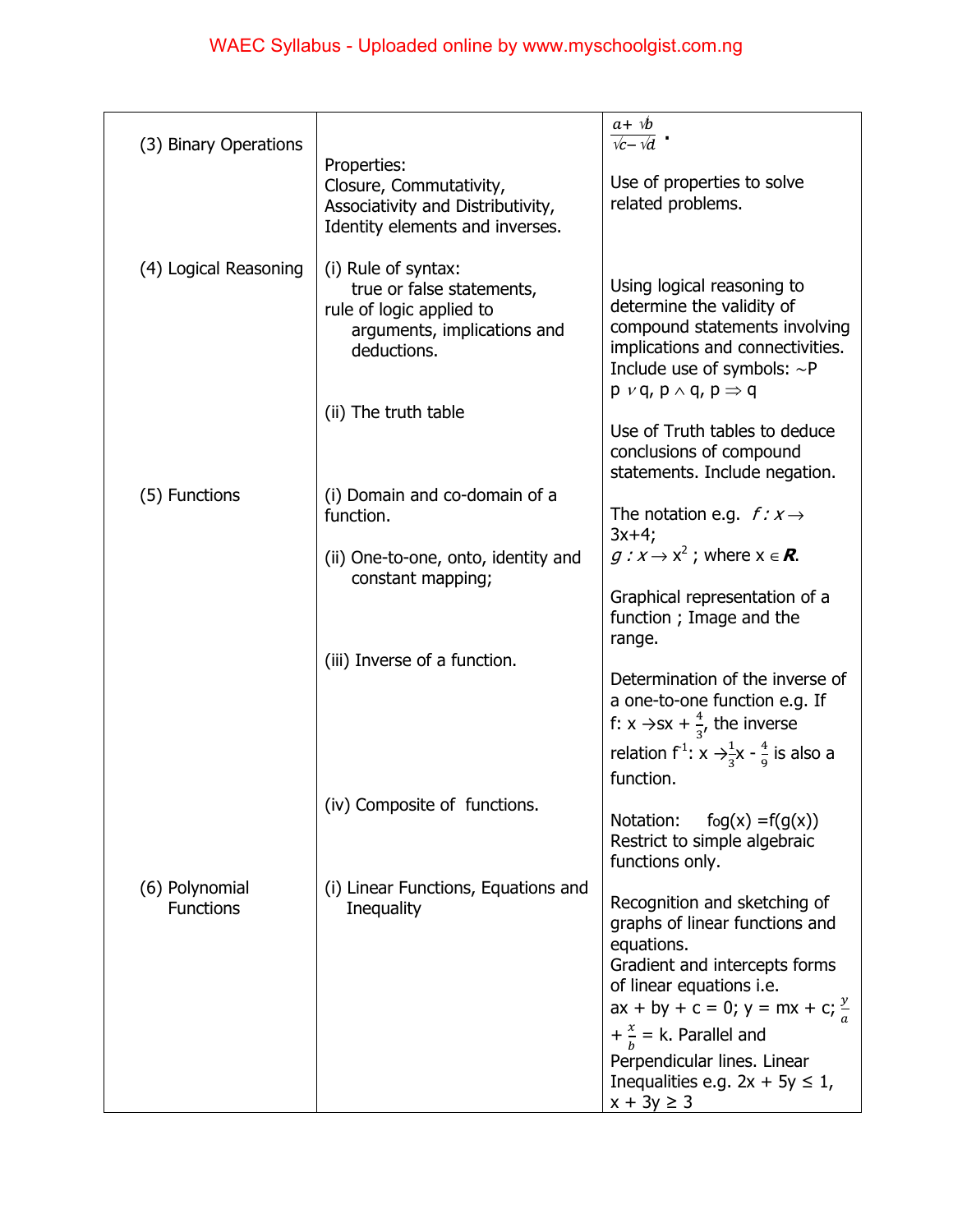|                                     | Graphical representation of<br>linear inequalities in two<br>variables. Application to Linear                        |
|-------------------------------------|----------------------------------------------------------------------------------------------------------------------|
| (ii) Quadratic Functions, Equations | Programming.                                                                                                         |
| and Inequalities                    | Recognition and sketching<br>graphs of quadratic functions<br>e.g.                                                   |
|                                     | f: $x \rightarrow ax^2 + bx + c$ , where a, b<br>and $c \in R$ .                                                     |
|                                     | Identification of vertex, axis of<br>symmetry, maximum and                                                           |
|                                     | minimum, increasing and<br>decreasing parts of a parabola.                                                           |
|                                     | Include values of x for which<br>$f(x) > 0$ or $f(x) < 0$ .<br>Solution of simultaneous                              |
|                                     | equations: one linear and one<br>quadratic. Method of                                                                |
|                                     | completing the squares for<br>solving quadratic equations.                                                           |
|                                     | Express $f(x) = ax^2 + bx + c$ in<br>the form $f(x) = a(x + d)^{2} + k$ ,                                            |
|                                     | where k is the maximum or<br>minimum value. Roots of<br>quadratic equations $-$ equal                                |
|                                     | roots ( $b^2 - 4ac = 0$ ), real and<br>unequal roots $(b^2 - 4ac > 0)$ ,                                             |
|                                     | imaginary roots $(b^2 - 4ac < 0)$ ;<br>sum and product of roots of a                                                 |
|                                     | quadratic equation e.g. if the<br>roots of the equation $3x^2 + 5x$<br>$+ 2 = 0$ are $\alpha$ and $\beta$ , form the |
|                                     | equation whose roots are $\frac{1}{6}$ and                                                                           |
|                                     | $\frac{1}{6}$ . Solving quadratic<br>inequalities.                                                                   |
| (ii) Cubic Functions and Equations  | Recognition of cubic functions                                                                                       |
|                                     | e.g. $f: x \to ax^3 + bx^2 + cx + d$ .<br>Drawing graphs of cubic                                                    |
|                                     | functions for a given range.<br>Factorization of cubic                                                               |
|                                     | expressions and solution of<br>cubic equations. Factorization<br>of $a^3 \pm b^3$ . Basic operations on              |
|                                     | polynomials, the remainder and<br>factor theorems i.e. the                                                           |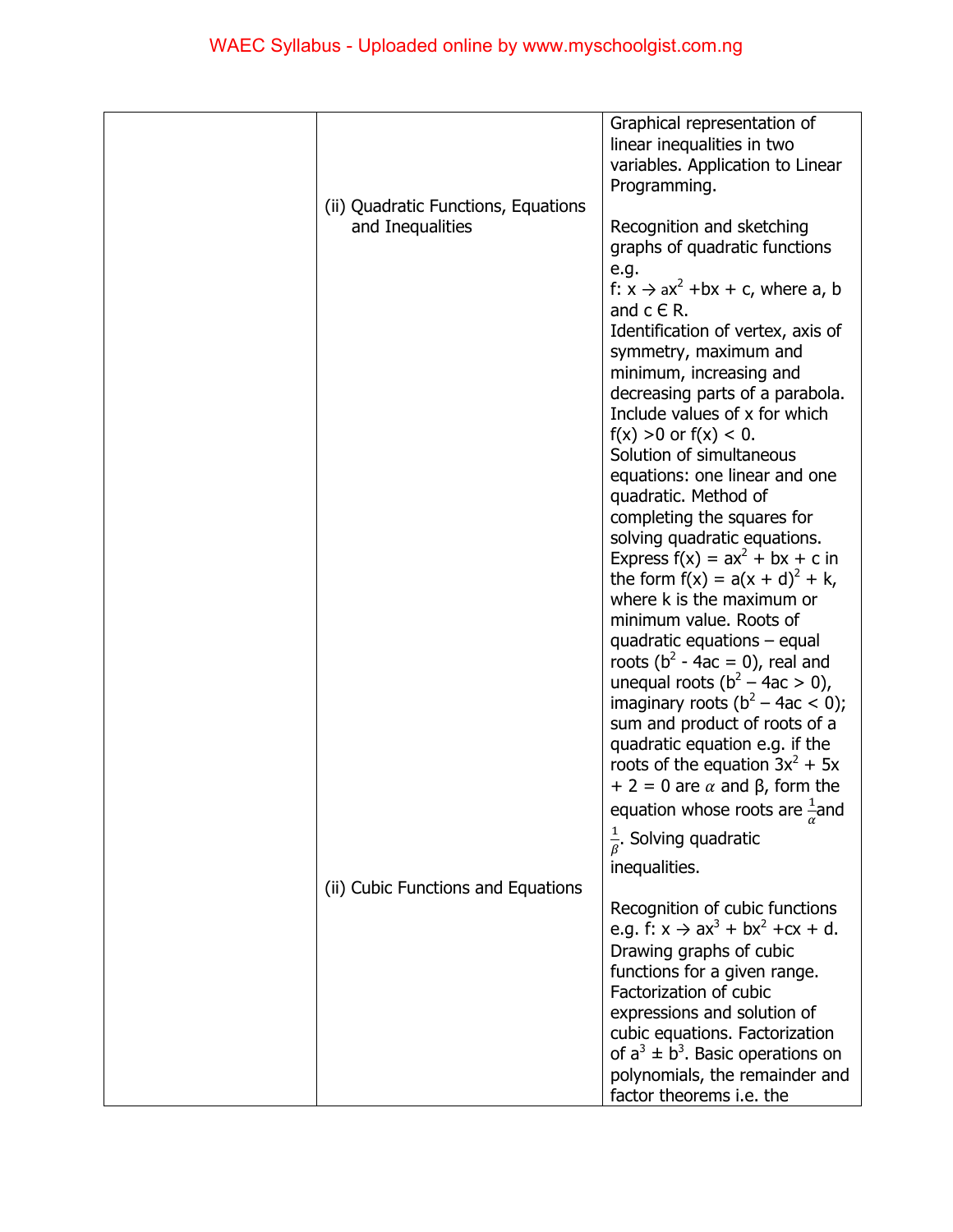|                                                    |                                                                                                                                                                                                                                                            | remainder when $f(x)$ is divided<br>by $f(x - a) = f(a)$ . When $f(a)$ is<br>zero, then $(x - a)$ is a factor of<br>$f(x)$ .                                                                                                                                                                                                                                                                                                                                            |
|----------------------------------------------------|------------------------------------------------------------------------------------------------------------------------------------------------------------------------------------------------------------------------------------------------------------|-------------------------------------------------------------------------------------------------------------------------------------------------------------------------------------------------------------------------------------------------------------------------------------------------------------------------------------------------------------------------------------------------------------------------------------------------------------------------|
| (7) Rational Functions                             | (i) Rational functions of the form<br>$Q(x) = \frac{f(x)}{g(x)}$ , $g(x) \neq 0$ .<br>where $g(x)$ and $f(x)$ are<br>polynomials. e.g.<br>f: $x \rightarrow \frac{ax+b}{px^2+qx+r}$<br>(ii) Resolution of rational<br>functions into partial<br>fractions. | $g(x)$ may be factorised into<br>linear and quadratic factors<br>(Degree of Numerator less than<br>that of denominator which is<br>less than or equal to 4).<br>The four basic operations.<br>Zeros, domain and range,<br>sketching not required.                                                                                                                                                                                                                       |
| (8) Indices and<br>Logarithmic<br><b>Functions</b> | (i) Indices                                                                                                                                                                                                                                                | Laws of indices.<br>Application of the laws of<br>indices to evaluating products,<br>quotients, powers and nth root.<br>Solve equations involving<br>indices.                                                                                                                                                                                                                                                                                                           |
|                                                    | (ii) Logarithms                                                                                                                                                                                                                                            | Laws of Logarithms. Application<br>of logarithms in calculations<br>involving product, quotients,<br>power (log $a^n$ ), nth roots (log<br>$\sqrt{a}$ , log a <sup>1/n</sup> ).<br>Solve equations involving<br>logarithms (including change of<br>base).<br>Reduction of a relation such as<br>$y = ax^b$ , (a,b are constants) to<br>a linear form:<br>$log_{10}y = b log_{10}x + log_{10}a$ .<br>Consider other examples such<br>as<br>$log ab^x = log a + x log b;$ |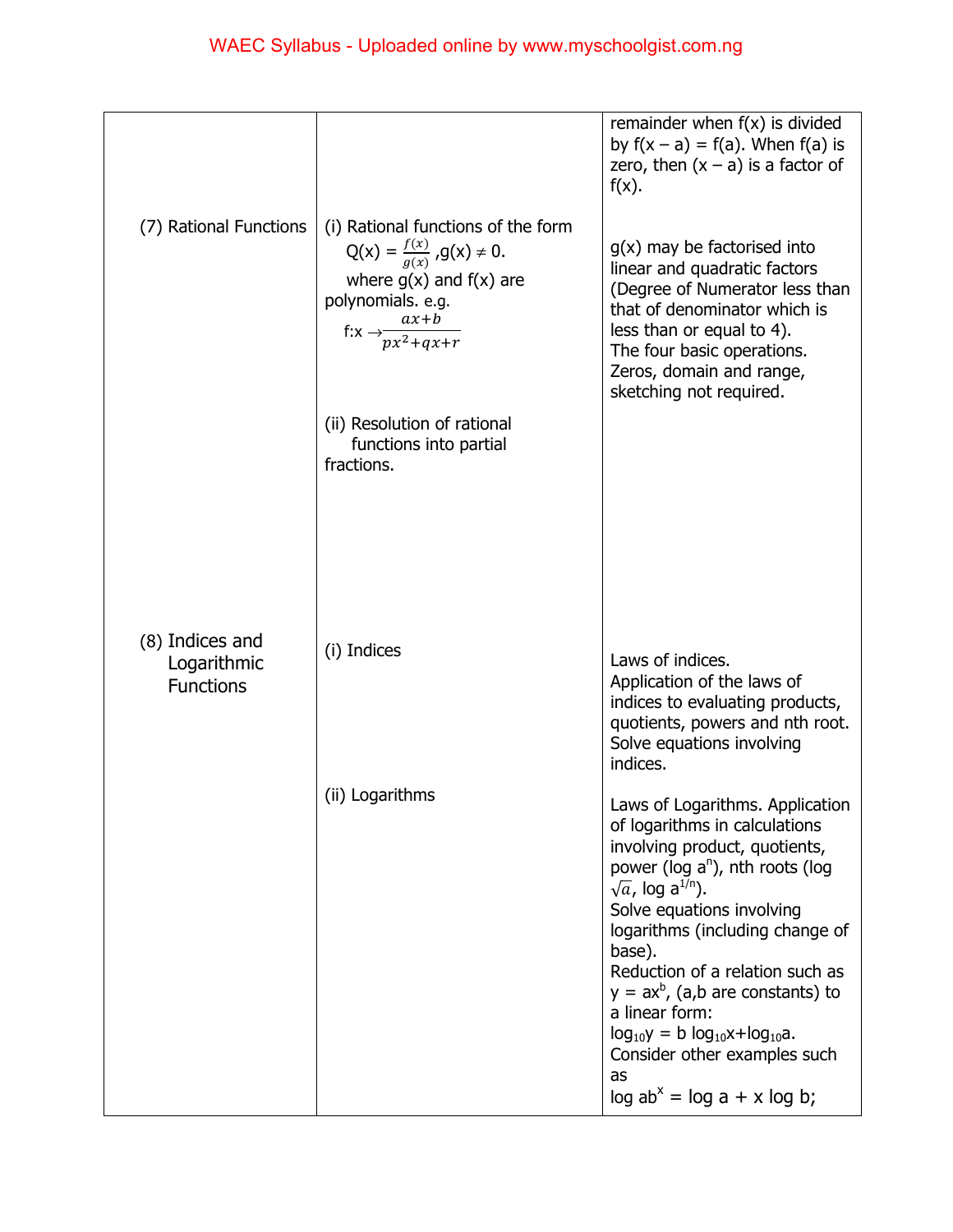|                                      |                                                                                                                                            | $log (ab)^x = x(log a + log b)$<br>$= x \log ab$<br>*Drawing and interpreting<br>graphs of logarithmic functions<br>e.g. $y = ax^b$ . Estimating the<br>values of the constants a and b<br>from the graph                                                                                                              |
|--------------------------------------|--------------------------------------------------------------------------------------------------------------------------------------------|------------------------------------------------------------------------------------------------------------------------------------------------------------------------------------------------------------------------------------------------------------------------------------------------------------------------|
| (9) Permutation<br>And Combinations. | (i) Simple cases of arrangements                                                                                                           | Knowledge of arrangement and<br>selection is expected. The                                                                                                                                                                                                                                                             |
|                                      | (ii) Simple cases of selection of<br>objects.                                                                                              | notations: ${}^nC_r$ , $\binom{n}{r}$ and ${}^nP_r$ for<br>selection and arrangement<br>respectively should be noted<br>and used. e.g. arrangement of<br>students in a row, drawing balls<br>from a box with or without<br>replacements.<br>$n_{p_r} = n!$<br>$(n-r)!$<br>${}^{n}C_{r} = \underline{n!}$<br>$r!(n-r)!$ |
| (10) Binomial<br>Theorem             | Expansion of $(a + b)^n$ .<br>Use of $(1+x)^n \approx 1 + nx$ for any<br>rational n, where x is sufficiently<br>small. e.g $(0.998)^{1/3}$ | Use of the binomial theorem for<br>positive integral index only.<br>Proof of the theorem not<br>required.                                                                                                                                                                                                              |
| (11) Sequences<br>and Series         | (i) Finite and Infinite sequences.                                                                                                         | e.g. (i) $u_1$ , $u_2$ ,, $u_n$ .                                                                                                                                                                                                                                                                                      |
|                                      | (ii) Linear sequence/Arithmetic<br>Progression (A.P.) and<br>Exponential<br>sequence/Geometric<br>Progression (G.P.)                       | (ii) $u_1, u_2, $<br>Recognizing the pattern of a<br>sequence. e.g.<br>(i) $U_n = U_1 + (n-1)d$ , where<br>d is the common difference.<br>(ii) $U_n = U_1 r^{n-1}$ where r is the<br>common ratio.                                                                                                                     |
|                                      | (iii) Finite and Infinite series.                                                                                                          | (i) $U_1 + U_2 + U_3 +  + U_n$                                                                                                                                                                                                                                                                                         |
|                                      | (iv) Linear series (sum of A.P.) and<br>exponential series (sum of<br>G.P.                                                                 | $(ii)U_1 + U_2 + U_3 + $<br>(i) $S_n = \frac{n}{2}(U_1 + U_n)$<br>(ii) $S_n = \frac{n}{2}[2a + (n-1)d]$                                                                                                                                                                                                                |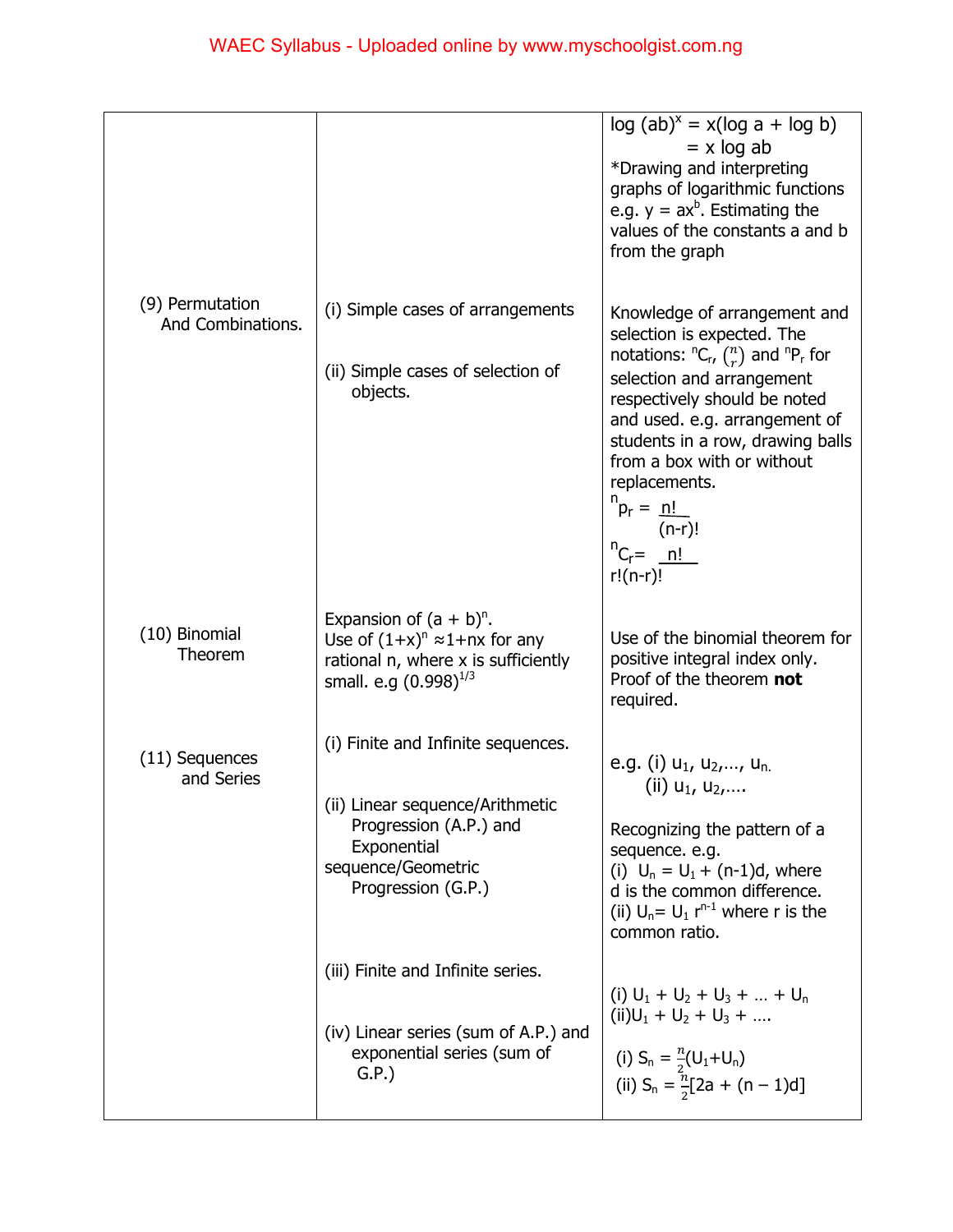|                   |                                 | (iii) $S_n = U_1(1-r^n)$ , $r < 1$                                                                                                                                                                                                                                                                                                                                                                                                                                                                                                 |
|-------------------|---------------------------------|------------------------------------------------------------------------------------------------------------------------------------------------------------------------------------------------------------------------------------------------------------------------------------------------------------------------------------------------------------------------------------------------------------------------------------------------------------------------------------------------------------------------------------|
|                   |                                 | (iv) $S_n = \underbrace{U_1(r^n-1)}_{r-1}$ , r>l.<br>(v) Sum to infinity (S) = $\frac{a}{1-r}$                                                                                                                                                                                                                                                                                                                                                                                                                                     |
|                   | *(v) Recurrence Series          | r < 1                                                                                                                                                                                                                                                                                                                                                                                                                                                                                                                              |
| (12) Matrices and | (i) Matrices                    | Generating the terms of a<br>recurrence series and finding<br>an explicit formula for the<br>sequence e.g. $0.9999 =$<br>$\frac{9}{10} + \frac{9}{10^2} + \frac{9}{10^3} + \frac{9}{10^4} + \dots$                                                                                                                                                                                                                                                                                                                                 |
| Linear            |                                 |                                                                                                                                                                                                                                                                                                                                                                                                                                                                                                                                    |
| Transformation    | (ii) Determinants               | Concept of a matrix $-$ state the<br>order of a matrix and indicate<br>the type.<br>Equal matrices $-$ If two<br>matrices are equal, then their<br>corresponding elements are<br>equal. Use of equality to find<br>missing entries of given<br>matrices<br>Addition and subtraction of<br>matrices (up to $3 \times 3$ matrices).<br>Multiplication of a matrix by a<br>scalar and by a matrix (up to 3<br>x 3 matrices)<br>Evaluation of determinants of<br>2 x 2 matrices.<br>**Evaluation of determinants of<br>3 x 3 matrices. |
|                   | (iii) Inverse of 2 x 2 Matrices | Application of determinants to<br>solution of simultaneous linear<br>equations.                                                                                                                                                                                                                                                                                                                                                                                                                                                    |
|                   | (iv) Linear Transformation      | e.g. If A = $\begin{pmatrix} a & b \\ c & d \end{pmatrix}$ , then<br>$A^{-1} = \frac{1}{ad-bc} \frac{d}{d} \begin{pmatrix} -b \\ a \end{pmatrix}$                                                                                                                                                                                                                                                                                                                                                                                  |
|                   |                                 | Finding the images of points<br>under given linear<br>transformation                                                                                                                                                                                                                                                                                                                                                                                                                                                               |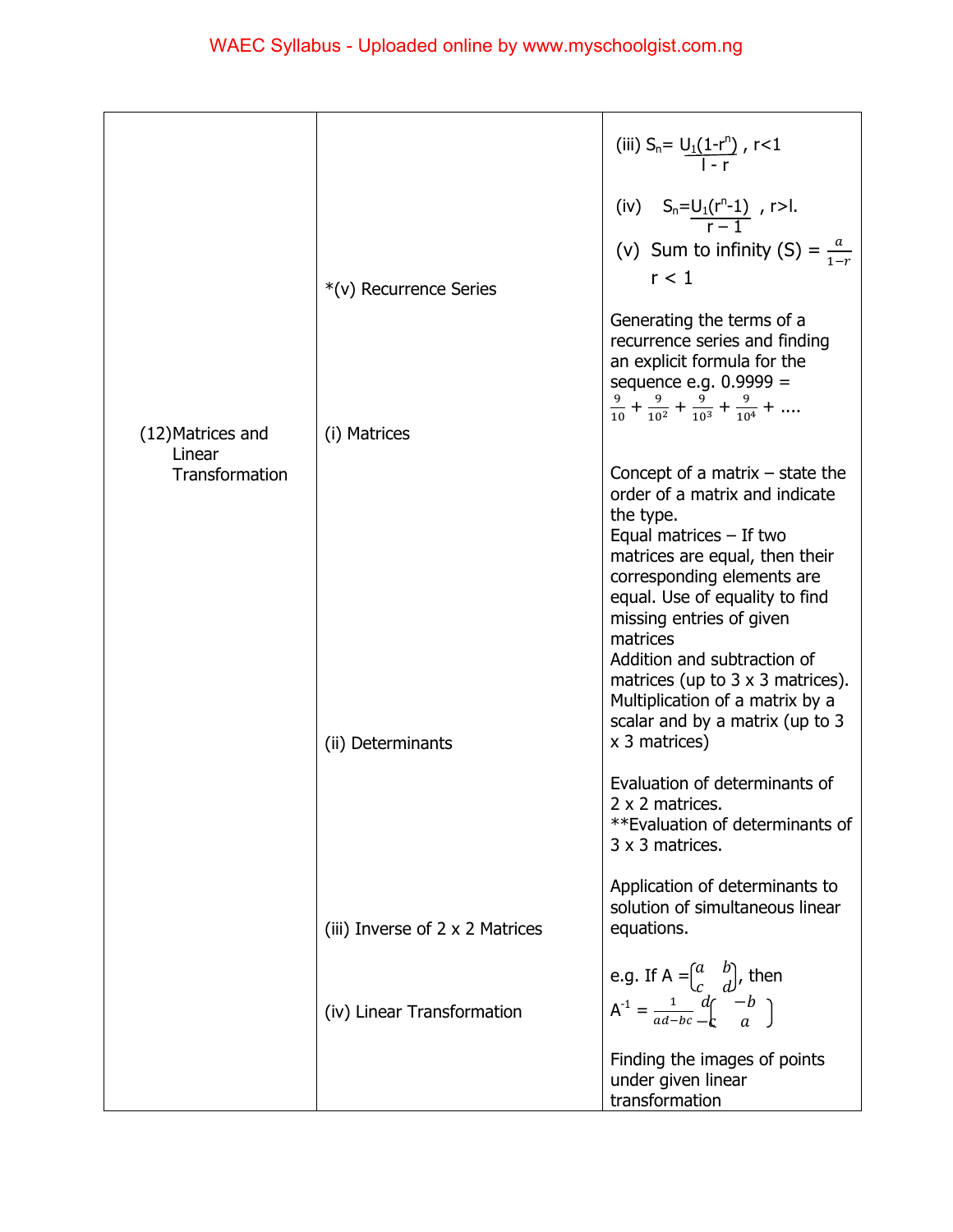|                   |                                    | Determining the matrices of                                               |
|-------------------|------------------------------------|---------------------------------------------------------------------------|
|                   |                                    | given linear transformation.                                              |
|                   |                                    | Finding the inverse of a linear                                           |
|                   |                                    | transformation (restrict to 2 x 2                                         |
|                   |                                    | matrices).                                                                |
|                   |                                    | Finding the composition of                                                |
|                   |                                    | linear transformation.                                                    |
|                   |                                    | Recognizing the Identity                                                  |
|                   |                                    | transformation.                                                           |
|                   |                                    | $\left(1\right)$<br>$\theta$                                              |
|                   |                                    | reflection in the<br>(i)                                                  |
|                   |                                    | x - axis                                                                  |
|                   |                                    | $-1$<br>reflection in the<br>(i)                                          |
|                   |                                    |                                                                           |
|                   |                                    | y - axis                                                                  |
|                   |                                    | $\left 0\right\rangle$<br>$\mathbf{1}$<br>reflection in the line<br>(iii) |
|                   |                                    |                                                                           |
|                   |                                    | $\cos \theta$<br>$-\sin\theta$ for anti-                                  |
|                   |                                    | (iv)<br>$\cos \theta$ J<br>$\sin \theta$                                  |
|                   |                                    | clockwise rotation through $\theta$                                       |
|                   |                                    | about the origin.                                                         |
|                   |                                    | ( $cos2\theta$<br>$\sin 2\theta$<br>(v)<br>the                            |
|                   |                                    | $sin2\theta$<br>$-cos2\theta$                                             |
|                   |                                    | general matrix for reflection in                                          |
|                   |                                    | a line through the origin                                                 |
|                   |                                    | making an angle $\theta$ with the                                         |
|                   |                                    | positive x-axis.                                                          |
|                   |                                    | *Finding the equation of the                                              |
|                   |                                    | image of a line under a given                                             |
|                   |                                    | linear transformation                                                     |
| (13) Trigonometry | (i) Trigonometric Ratios and Rules |                                                                           |
|                   |                                    |                                                                           |
|                   |                                    | Sine, Cosine and Tangent of                                               |
|                   |                                    | general angles ( $0^{\circ} \le \theta \le 360^{\circ}$ ).                |
|                   |                                    | Identify trigonometric ratios of                                          |
|                   |                                    | angles $30^{\circ}$ , $45^{\circ}$ , $60^{\circ}$ without                 |
|                   |                                    | use of tables.                                                            |
|                   |                                    | Use basic trigonometric ratios                                            |
|                   |                                    | and reciprocals to prove given                                            |
|                   |                                    | trigonometric identities.                                                 |
|                   |                                    | Evaluate sine, cosine and                                                 |
|                   |                                    | tangent of negative angles.                                               |
|                   |                                    | Convert degrees into radians                                              |
|                   |                                    | and vice versa.                                                           |
|                   |                                    | Application to real life situations                                       |
|                   |                                    | such as heights and distances,                                            |
|                   |                                    | perimeters, solution of                                                   |
|                   |                                    | triangles, angles of elevation                                            |
|                   |                                    | and depression,                                                           |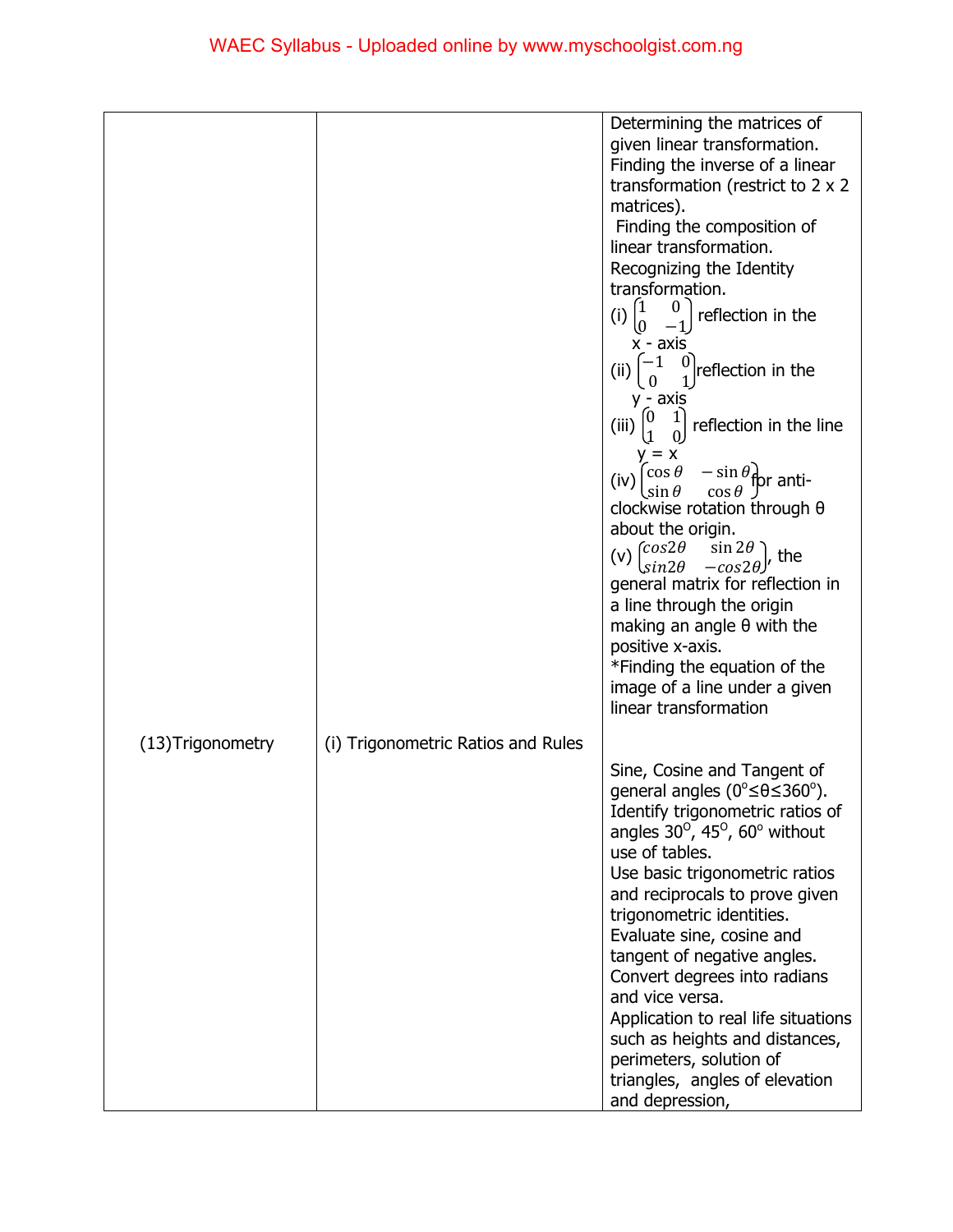|                 |                                   | bearing (negative and positive                                     |
|-----------------|-----------------------------------|--------------------------------------------------------------------|
|                 |                                   | angles) including use of sine                                      |
|                 |                                   | and cosine rules, etc,                                             |
|                 |                                   | Simple cases only.                                                 |
|                 | (ii) Compound and Multiple        |                                                                    |
|                 | Angles.                           | $sin (A \pm B)$ , cos $(A \pm B)$ ,                                |
|                 |                                   | $tan(A \pm B)$ .                                                   |
|                 |                                   | Use of compound angles in                                          |
|                 |                                   | simple identities and solution of                                  |
|                 |                                   | trigonometric ratios e.g. finding                                  |
|                 |                                   | sin $75^\circ$ , cos $150^\circ$ etc, finding tan                  |
|                 |                                   | 45° without using mathematical                                     |
|                 |                                   | tables or calculators and                                          |
|                 |                                   |                                                                    |
|                 |                                   | leaving your answer as a surd,                                     |
|                 |                                   | etc.                                                               |
|                 |                                   | Use of simple trigonometric                                        |
|                 |                                   | identities to find trigonometric                                   |
|                 |                                   | ratios of compound and                                             |
|                 |                                   | multiple angles (up to 3A).                                        |
|                 | (iii) Trigonometric Functions and |                                                                    |
|                 | Equations                         |                                                                    |
|                 |                                   | Relate trigonometric ratios to                                     |
|                 |                                   | Cartesian Coordinates of points                                    |
|                 |                                   | $(x, y)$ on the circle $x^{2} + y^{2} = r^{2}$ .                   |
|                 |                                   | f: $x \rightarrow \sin x$ ,                                        |
|                 |                                   | $g: x \rightarrow a \cos x + b \sin x = c.$                        |
|                 |                                   | Graphs of sine, cosine, tangent                                    |
|                 |                                   | and functions of the form                                          |
|                 |                                   | $asinx + bcos x$ . Identifying                                     |
|                 |                                   | maximum and minimum point,                                         |
|                 |                                   |                                                                    |
|                 |                                   | increasing and decreasing                                          |
|                 |                                   | portions. Graphical solutions of                                   |
|                 |                                   | simple trigonometric equations                                     |
|                 |                                   | e.g. asin $x + b\cos x = k$ .                                      |
|                 |                                   | Solve trigonometric equations                                      |
|                 |                                   | up to quadratic equations e.g.                                     |
|                 |                                   | $2\sin^2 x - \sin x - 3 = 0$ , for $0^{\circ} \le x$               |
|                 |                                   | $\leq 360^\circ$ .                                                 |
|                 |                                   | *Express $f(x) = a\sin x + b\cos x$                                |
|                 |                                   | in the form Rcos $(x \pm \alpha)$ or Rsin                          |
|                 |                                   | $(x \pm \alpha)$ for $0^{\circ} \le \alpha \le 90^{\circ}$ and use |
|                 |                                   | the result to calculate the                                        |
|                 |                                   | minimum and maximum points                                         |
|                 |                                   | of a given functions.                                              |
| (14)Co-ordinate | (i) Straight Lines                |                                                                    |
| Geometry        |                                   |                                                                    |
|                 |                                   | Mid-point of a line segment                                        |
|                 |                                   |                                                                    |
|                 |                                   | Coordinates of points which                                        |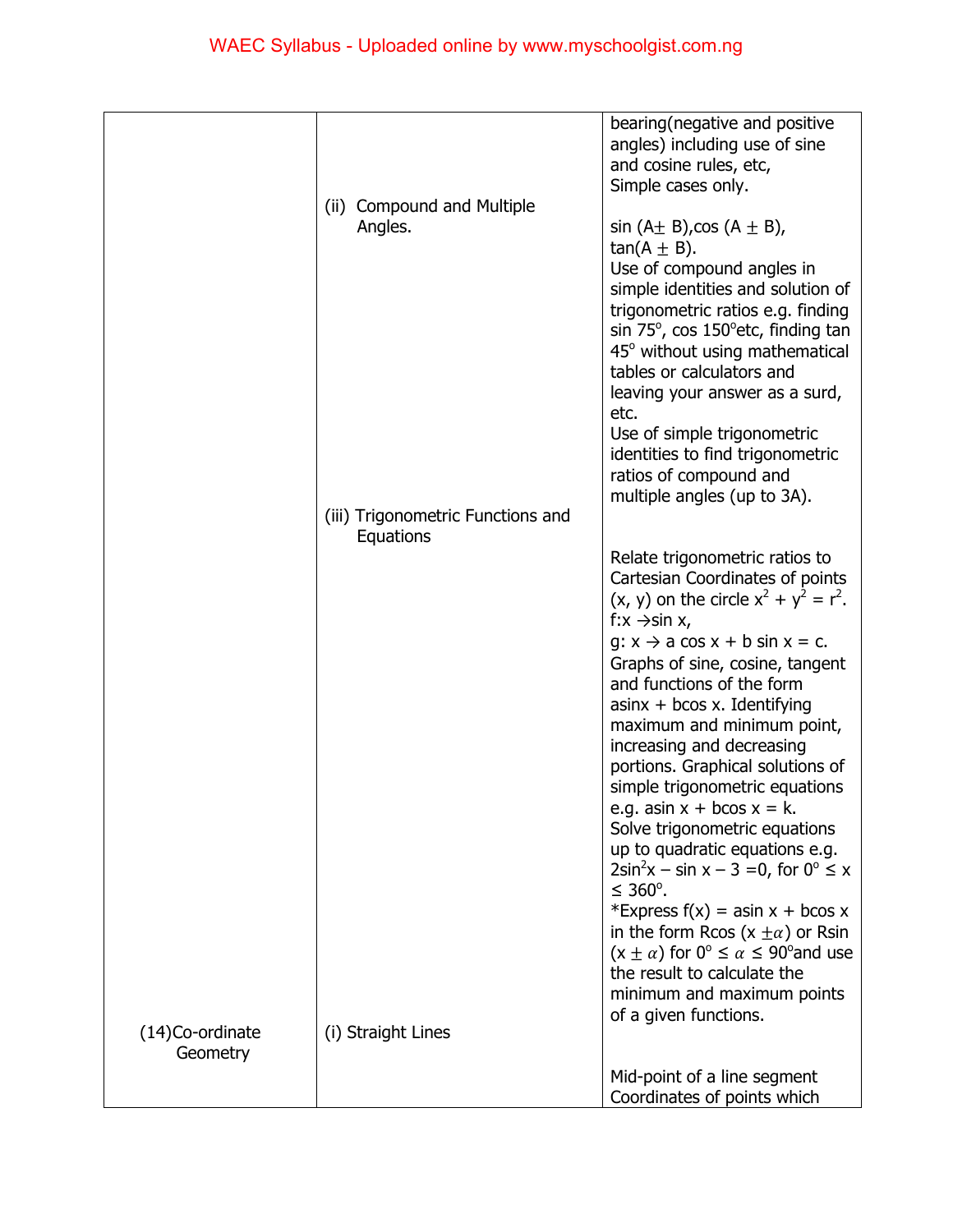|                      |                         | divides a given line in a given                                |
|----------------------|-------------------------|----------------------------------------------------------------|
|                      |                         | ratio.                                                         |
|                      |                         | Distance between two points;                                   |
|                      |                         | Gradient of a line;                                            |
|                      |                         | Equation of a line:                                            |
|                      |                         | (i) Intercept form;                                            |
|                      |                         | (ii) Gradient form;                                            |
|                      |                         | Conditions for parallel and                                    |
|                      |                         | perpendicular lines.                                           |
|                      |                         | Calculate the acute angle                                      |
|                      |                         | between two intersecting lines                                 |
|                      |                         | e.g. if $m_1$ and $m_2$ are the                                |
|                      |                         | gradients of two intersecting                                  |
|                      |                         | lines, then $\tan \theta = \frac{m_1 - m_2}{1 + m_1 m_2}$ . If |
|                      |                         |                                                                |
|                      |                         | $m_1m_2 = -1$ , then the lines are                             |
|                      |                         | perpendicular.                                                 |
|                      |                         | *The distance from an external                                 |
|                      |                         | point $P(x_1, y_1)$ to a given line                            |
|                      |                         | $ax + by + c$ using the formula                                |
|                      |                         | $d = \left  \frac{ax_1 + by_1 + c}{\sqrt{a^2 + b^2}} \right .$ |
|                      | (ii) Conic Sections     |                                                                |
|                      |                         |                                                                |
|                      |                         | Loci of variable points which                                  |
|                      |                         | move under given conditions                                    |
|                      |                         | Equation of a circle:                                          |
|                      |                         | (i) Equation in terms of                                       |
|                      |                         | centre, $(a, b)$ , and                                         |
|                      |                         | radius, r,                                                     |
|                      |                         | $(x - a)^{2}+(y - b)^{2} = r^{2}$ ;                            |
|                      |                         | (ii) The general form:                                         |
|                      |                         | $x^2+y^2+2gx+2fy+c=0$ , where                                  |
|                      |                         | $(-g, -f)$ is the centre and radius,                           |
|                      |                         | $r = \sqrt{a^2 + b^2 - c}$                                     |
|                      |                         | Tangents and normals to circles                                |
|                      |                         | Equations of parabola in                                       |
|                      |                         | rectangular Cartesian                                          |
|                      |                         | coordinates ( $y^2$ = 4ax, include                             |
|                      |                         | parametric equations (at <sup>2</sup> , at)).                  |
|                      |                         | Finding the equation of a                                      |
|                      |                         | tangent and normal to a                                        |
|                      |                         | parabola at a given point.                                     |
|                      |                         | *Sketch graphs of given                                        |
|                      |                         | parabola and find the equation                                 |
| (15) Differentiation |                         | of the axis of symmetry.                                       |
|                      | (i) The idea of a limit |                                                                |
|                      |                         |                                                                |
|                      |                         | (i) Intuitive treatment of limit.                              |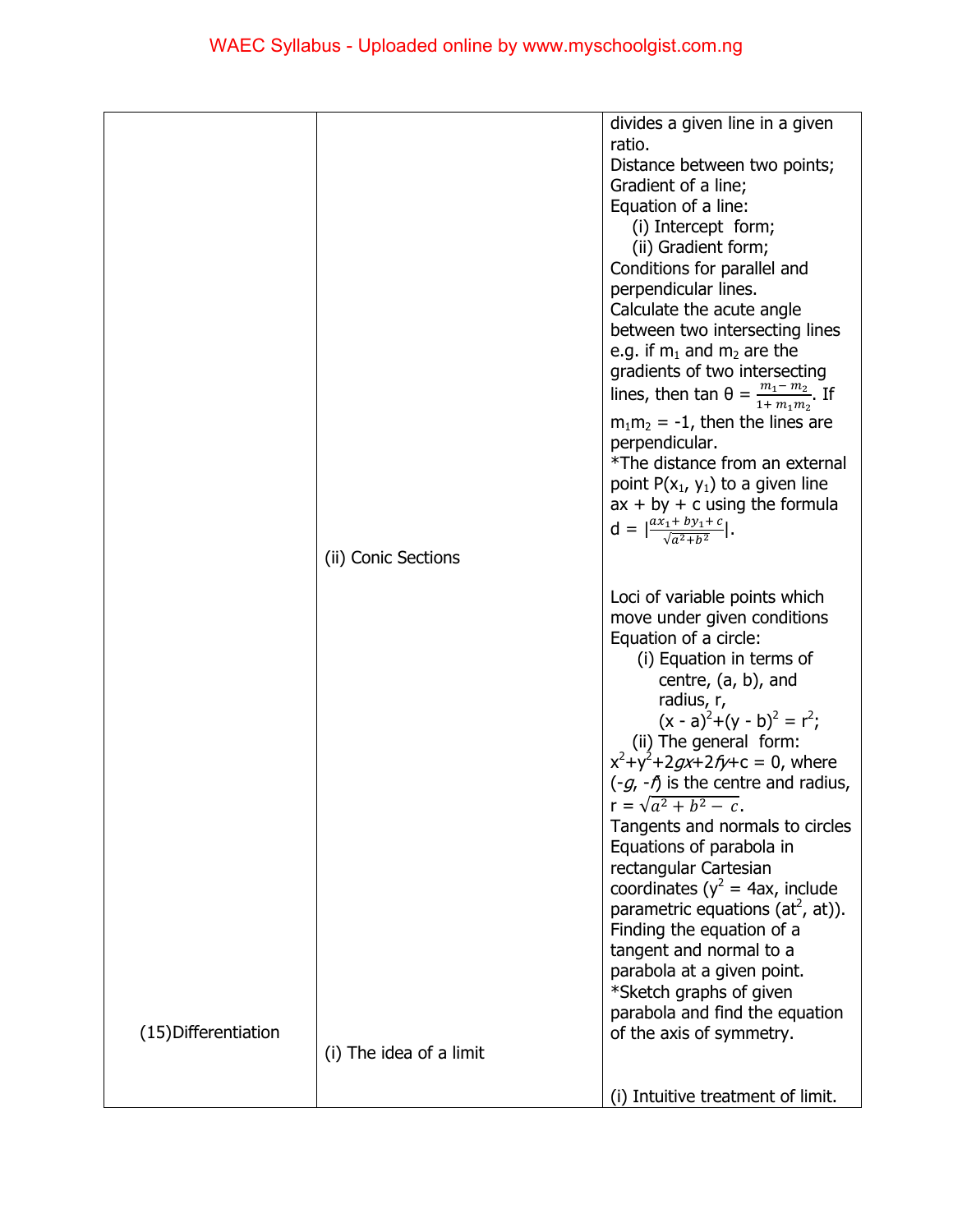|                  |                                                                 | Relate to the gradient of<br>a curve. e.g. $f'(x) =$<br>$\lim_{h\to 0}\frac{f(x+h)-f(x)}{h}$ .                                      |
|------------------|-----------------------------------------------------------------|-------------------------------------------------------------------------------------------------------------------------------------|
|                  | (ii) The derivative of a function                               | (ii) Its meaning and its<br>determination from first<br>principles (simple cases                                                    |
|                  | (iii) Differentiation of polynomials                            | only).<br>e.g. $ax^{n} + b$ , $n \le 3$ , $(n \in I)$                                                                               |
|                  | (iv) Differentiation of trigonometric<br><b>Functions</b>       | e.g. $ax^m - bx^{m-1} +  + k$ , where<br>m $\in I$ , k is a constant.                                                               |
|                  | (v) Product and quotient rules.<br>Differentiation of implicit  | e.g. sin x, $y = a \sin x \pm b \cos x$<br>x. Where a, b are constants.                                                             |
|                  | functions such as<br>$ax^{2} + by^{2} = c$                      | including polynomials of the<br>form $(a + bx^n)^m$ .                                                                               |
|                  | **(vi) Differentiation of<br><b>Transcendental Functions</b>    |                                                                                                                                     |
|                  | (vii) Second order derivatives and<br>Rates of change and small | e.g. $y = e^{ax}$ , $y = log 3x$ ,<br>$y = \ln x$                                                                                   |
|                  | changes $(\Delta x)$ , Concept of<br><b>Maxima and Minima</b>   | (i) The equation of a tangent to<br>a curve at a point.                                                                             |
|                  |                                                                 | (ii) Restrict turning points to<br>maxima and minima.                                                                               |
| (16) Integration | (i) Indefinite Integral                                         | (iii)Include curve sketching (up<br>to cubic functions) and linear<br>kinematics.                                                   |
|                  |                                                                 | (i) Integration of polynomials of<br>the form $ax^n$ ; $n \ne -1$ . i.e.<br>$\int x^n dx = \frac{x^{n+1}}{n+1} + c$ , $n \neq -1$ . |
|                  |                                                                 | (ii) Integration of sum and<br>difference of polynomials.<br>e.g. $\int (4x^3 + 3x^2 - 6x + 5) dx$                                  |
|                  |                                                                 | **(iii)Integration of polynomials<br>of the form $ax^n$ ; $n = -1$ .                                                                |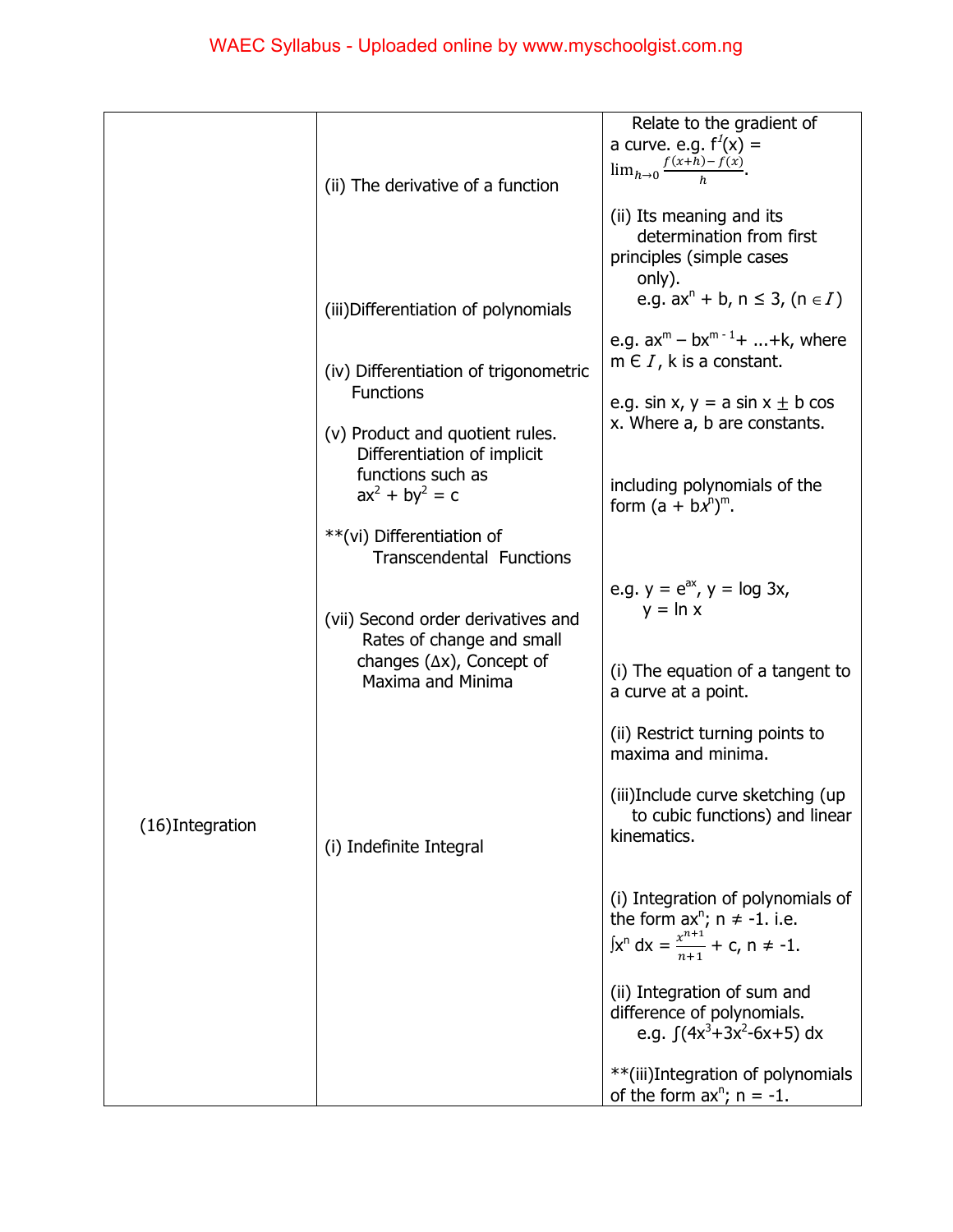|                                   |                                                        | i.e. $\int x^{-1} dx = \ln x$                                                                                                                                                                                                    |
|-----------------------------------|--------------------------------------------------------|----------------------------------------------------------------------------------------------------------------------------------------------------------------------------------------------------------------------------------|
|                                   |                                                        |                                                                                                                                                                                                                                  |
|                                   | (ii) Definite Integral                                 |                                                                                                                                                                                                                                  |
|                                   | (iii) Applications of the Definite                     | Simple problems on integration<br>by substitution.<br>Integration of simple<br>trigonometric functions of the<br>form $\int_{a}^{b} \sin x \, dx$ .                                                                              |
|                                   | Integral                                               | (i) Plane areas and Rate of<br>Change. Include linear<br>kinematics.<br>Relate to the area under a<br>curve.                                                                                                                     |
|                                   |                                                        | (ii) Volume of solid of revolution                                                                                                                                                                                               |
| II. Statistics and<br>Probability |                                                        | (iii) Approximation restricted to<br>trapezium rule.                                                                                                                                                                             |
| (17) Statistics                   | (i) Tabulation and Graphical<br>representation of data |                                                                                                                                                                                                                                  |
|                                   |                                                        | Frequency tables.<br>Cumulative frequency tables.<br>Histogram (including unequal<br>class intervals).<br>Cumulative frequency curve<br>(Ogive) for grouped data.                                                                |
|                                   | (ii) Measures of location                              |                                                                                                                                                                                                                                  |
|                                   | (iii) Measures of Dispersion                           | Central tendency: mean,<br>median, mode, quartiles and<br>percentiles.<br>Mode and modal group for<br>grouped data from a histogram.<br>Median from grouped data.<br>Mean for grouped data (use of<br>an assumed mean required). |
|                                   |                                                        | Determination of:<br>(i) Range, Inter- Quartile and<br>Semi inter-quartile range<br>from an Ogive.                                                                                                                               |
|                                   |                                                        | (ii) Mean deviation, variance<br>and standard deviation for<br>grouped and ungrouped                                                                                                                                             |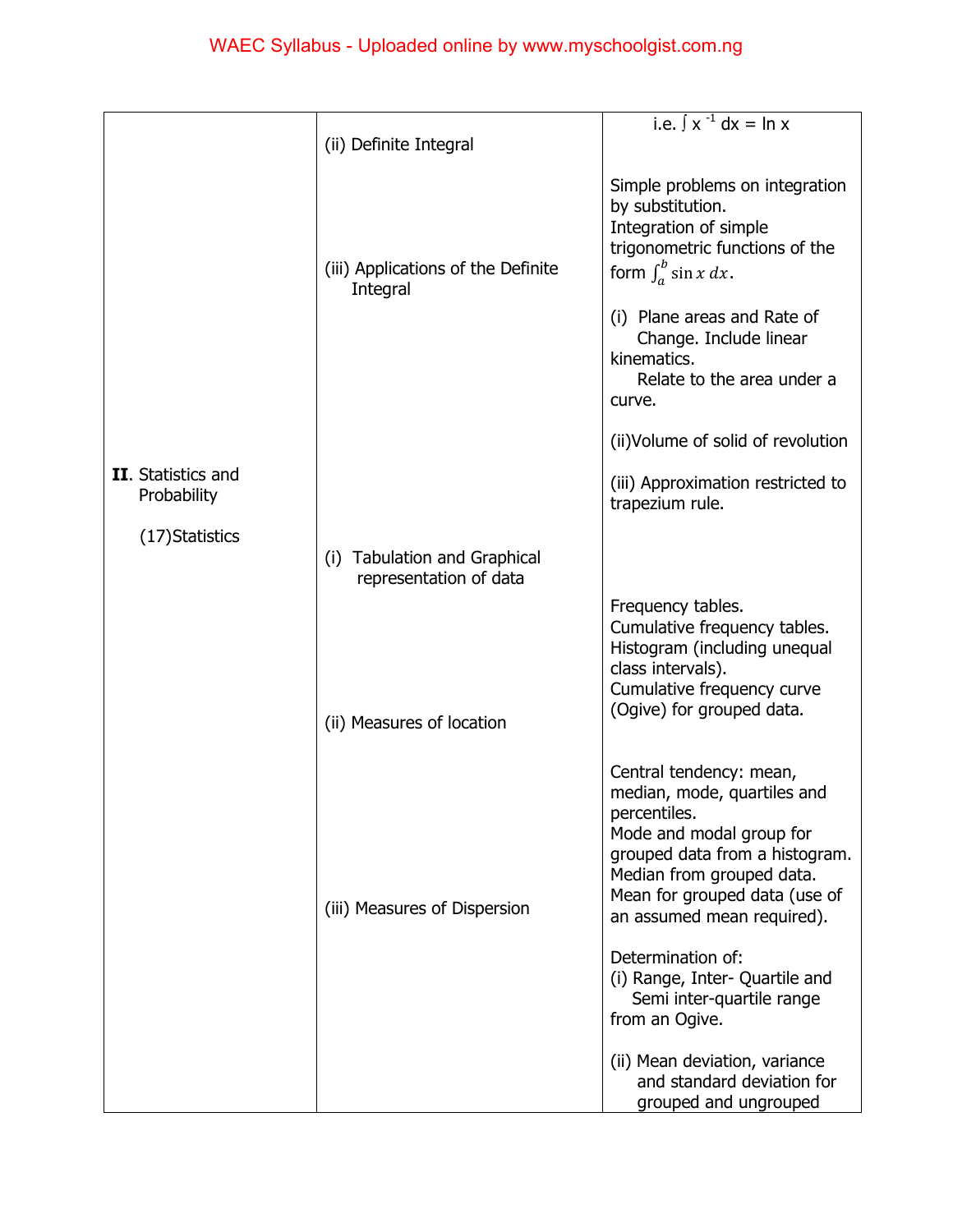|                                      |                                                                 | data. Using an assumed                                                                                                                                                                                                                                                                                                       |
|--------------------------------------|-----------------------------------------------------------------|------------------------------------------------------------------------------------------------------------------------------------------------------------------------------------------------------------------------------------------------------------------------------------------------------------------------------|
|                                      | (iv)Correlation                                                 | mean or true mean.                                                                                                                                                                                                                                                                                                           |
| (18) Probability                     | (i) Meaning of probability.                                     | Scatter diagrams, use of line of<br>best fit to predict one variable<br>from another, meaning of<br>correlation; positive, negative<br>and zero correlations,.<br>Spearman's Rank coefficient.<br>Use data without ties.<br>*Equation of line of best fit by<br>least square method. (Line of<br>regression of $y$ on $x$ ). |
|                                      |                                                                 |                                                                                                                                                                                                                                                                                                                              |
|                                      | (ii) Relative frequency.                                        | Tossing 2 dice once; drawing<br>from a box with or without<br>replacement.                                                                                                                                                                                                                                                   |
|                                      |                                                                 | Equally likely events, mutually                                                                                                                                                                                                                                                                                              |
|                                      | (iii) Calculation of Probability using<br>simple sample spaces. | exclusive, independent and<br>conditional events.                                                                                                                                                                                                                                                                            |
|                                      |                                                                 | Include the probability of an                                                                                                                                                                                                                                                                                                |
|                                      | (iv) Addition and multiplication of<br>probabilities.           | event considered as the<br>probability of a set.                                                                                                                                                                                                                                                                             |
|                                      | (v) Probability distributions.                                  |                                                                                                                                                                                                                                                                                                                              |
|                                      |                                                                 | (i) Binomial distribution<br>$P(x=r)= {}^{n}C_{r}p^{r}q^{n-r}$ , where<br>Probability of success = $p$ ,<br>Probability of failure $= q$<br>$p + q = 1$ and n is the<br>number of trials. Simple<br>problems only.                                                                                                           |
|                                      |                                                                 | **(ii) Poisson distribution                                                                                                                                                                                                                                                                                                  |
| III. Vectors and<br><b>Mechanics</b> |                                                                 | $P(x) = \frac{e^{-\lambda} \lambda^x}{x!}$ , where $\lambda = np$ ,<br>n is large and p is small.                                                                                                                                                                                                                            |
| $(19)$ Vectors                       |                                                                 |                                                                                                                                                                                                                                                                                                                              |
|                                      | (i) Definitions of scalar and vector<br>Quantities.             |                                                                                                                                                                                                                                                                                                                              |
|                                      | (ii) Representation of Vectors.                                 |                                                                                                                                                                                                                                                                                                                              |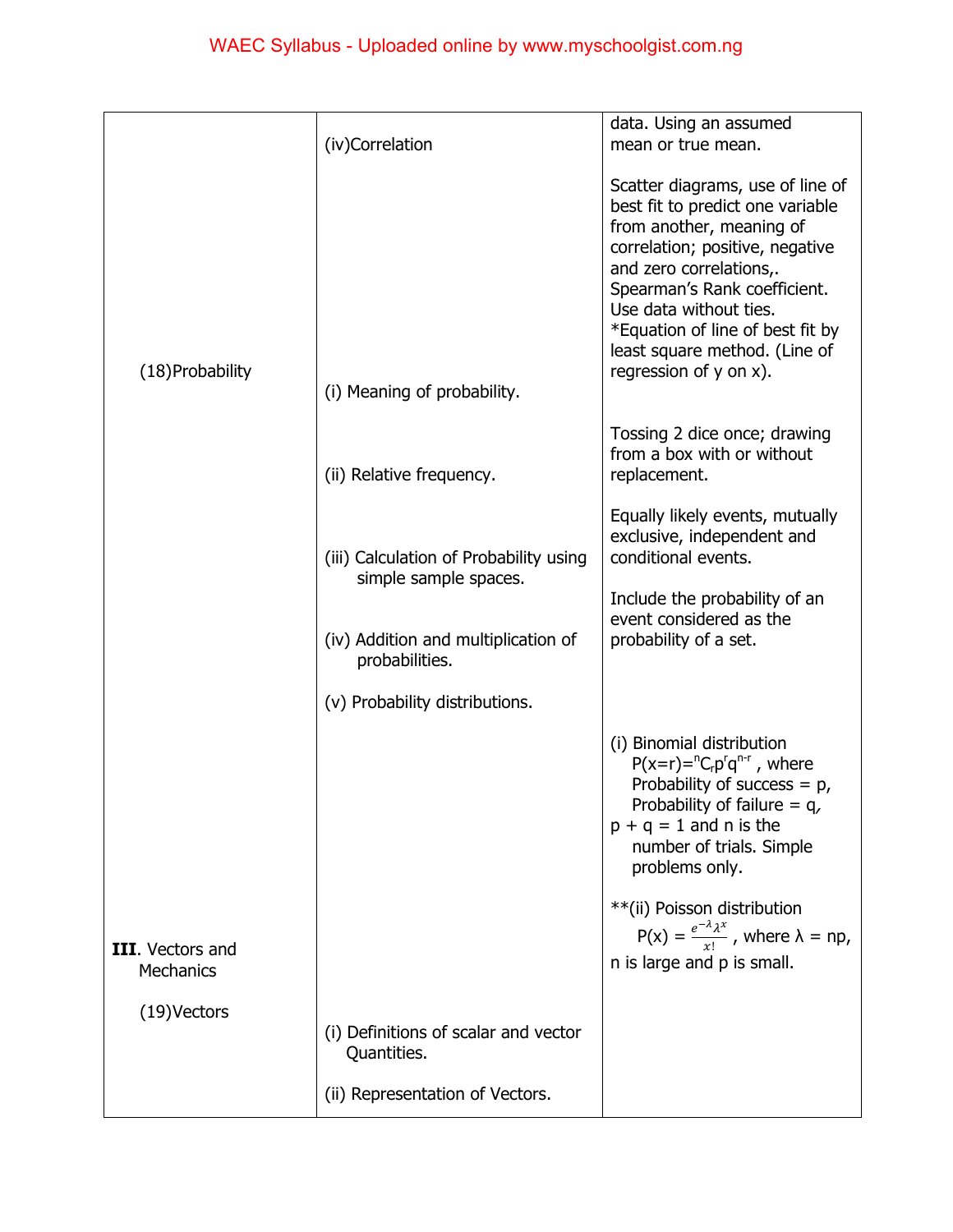| (iii) Algebra of Vectors.                                     | Representation of vector $\binom{a}{b}$ in<br>the form $ai + bj$ .<br>Addition and subtraction,<br>multiplication of vectors by<br>vectors, scalars and equation of<br>vectors. Triangle, Parallelogram<br>and polygon Laws.                                                                       |
|---------------------------------------------------------------|----------------------------------------------------------------------------------------------------------------------------------------------------------------------------------------------------------------------------------------------------------------------------------------------------|
| (iv) Commutative, Associative and<br>Distributive Properties. | Illustrate through diagram,<br>Illustrate by solving problems in<br>elementary plane geometry e.g<br>con-currency of medians and<br>diagonals.                                                                                                                                                     |
| (v) Unit vectors.                                             | The notation:<br><i>i</i> for the unit vector $\begin{bmatrix} 1 \end{bmatrix}$ and<br><b><i>j</i></b> for the unit vector $\lceil 0 \rceil$<br>along the x and y axes<br>respectively. Calculation of unit<br>vector (â) along a i.e. $\hat{a} = \frac{a}{ a }$ .                                 |
| (vi) Position Vectors.                                        | Position vector of A relative to<br>O is $\overrightarrow{OA}$ .<br>Position vector of the midpoint<br>of a line segment. Relate to<br>coordinates of mid-point of a<br>line segment.<br>*Position vector of a point that<br>divides a line segment<br>internally in the ratio $(\lambda : \mu)$ . |
| (vii) Resolution and Composition<br>of Vectors.               | Applying triangle,<br>parallelogram and polygon laws<br>to composition of forces acting<br>at a point. e.g. find the<br>resultant of two forces (12N,<br>030°) and (8N, 100°) acting at<br>a point.<br>*Find the resultant of vectors<br>by scale drawing.                                         |
| (viii) Scalar (dot) product and its                           | Finding angle between two<br>vectors.<br>Using the dot product to                                                                                                                                                                                                                                  |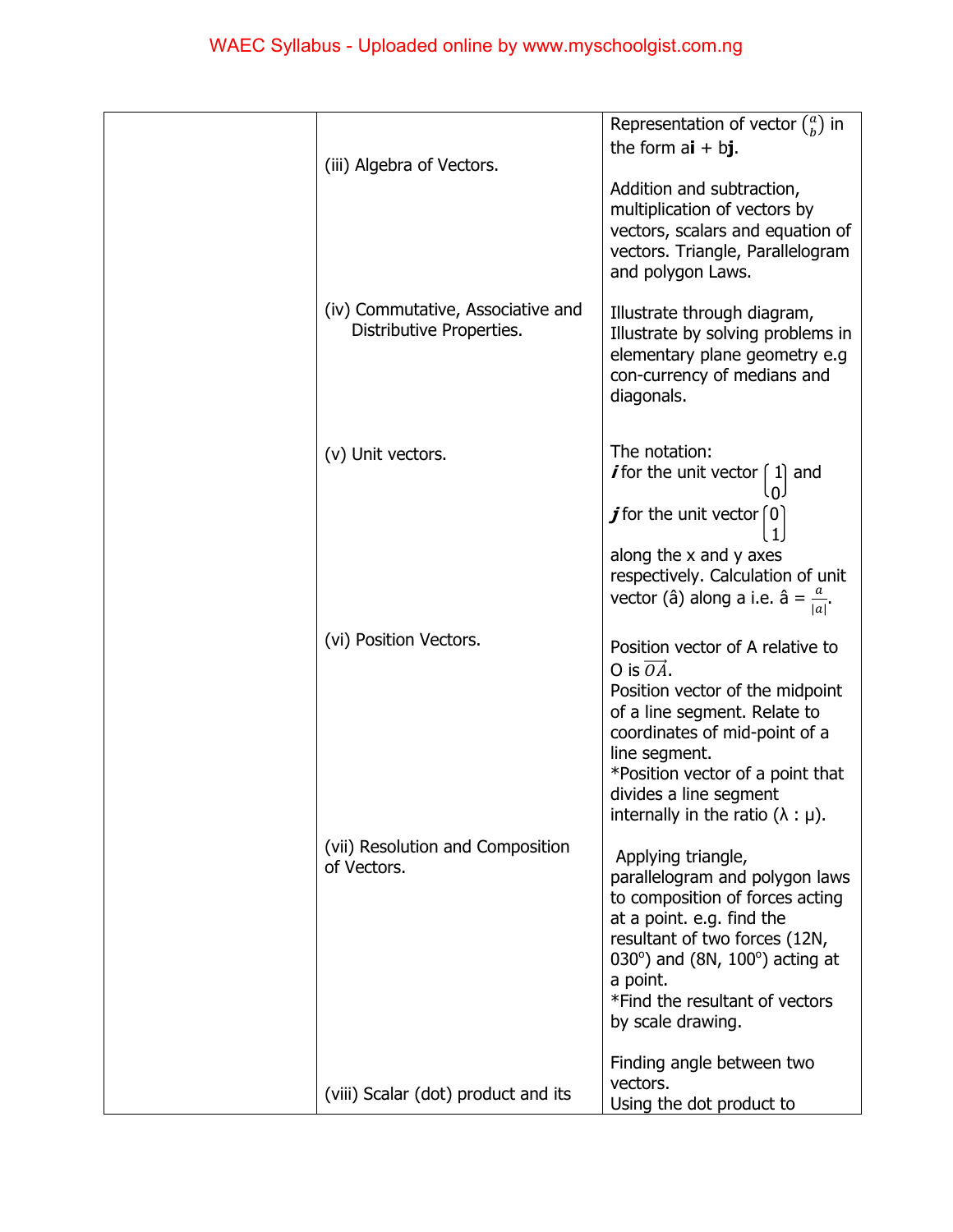|               | application.                                                                      | establish such trigonometric<br>formulae as<br>(i) Cos $(a \pm b) =$<br>$\cos a \cos b \mp \sin a \sin b$<br>(ii) sin $(a \pm b)$ =<br>sin a cos $b \pm \sin b \cos a$<br>(iii) $c^2 = a^2 + b^2$ - 2ab cos C<br>(iv) $\frac{\sin A}{a} = \frac{\sin B}{b} = \frac{\sin C}{c}$ . |
|---------------|-----------------------------------------------------------------------------------|----------------------------------------------------------------------------------------------------------------------------------------------------------------------------------------------------------------------------------------------------------------------------------|
|               | ** (ix) Vector (cross) product and<br>its application.                            |                                                                                                                                                                                                                                                                                  |
| (20) Statics  | (i) Definition of a force.                                                        |                                                                                                                                                                                                                                                                                  |
|               | (ii) Representation of forces.                                                    |                                                                                                                                                                                                                                                                                  |
|               | (iii) Composition and resolution of<br>coplanar forces acting at a<br>point.      |                                                                                                                                                                                                                                                                                  |
|               | (iv) Composition and resolution of<br>general coplanar forces on<br>rigid bodies. |                                                                                                                                                                                                                                                                                  |
|               | (v) Equilibrium of Bodies.                                                        | Apply to simple problems e.g.<br>suspension of particles by<br>strings.                                                                                                                                                                                                          |
|               | (vi) Determination of Resultant.                                                  | Resultant of forces, Lami's<br>theorem                                                                                                                                                                                                                                           |
|               | (vii) Moments of forces.                                                          | Using the principles of<br>moments to solve related<br>problems.                                                                                                                                                                                                                 |
|               | (viii) Friction.                                                                  | Distinction between smooth<br>and rough planes.<br>Determination of the coefficient<br>of friction.                                                                                                                                                                              |
| (21) Dynamics |                                                                                   |                                                                                                                                                                                                                                                                                  |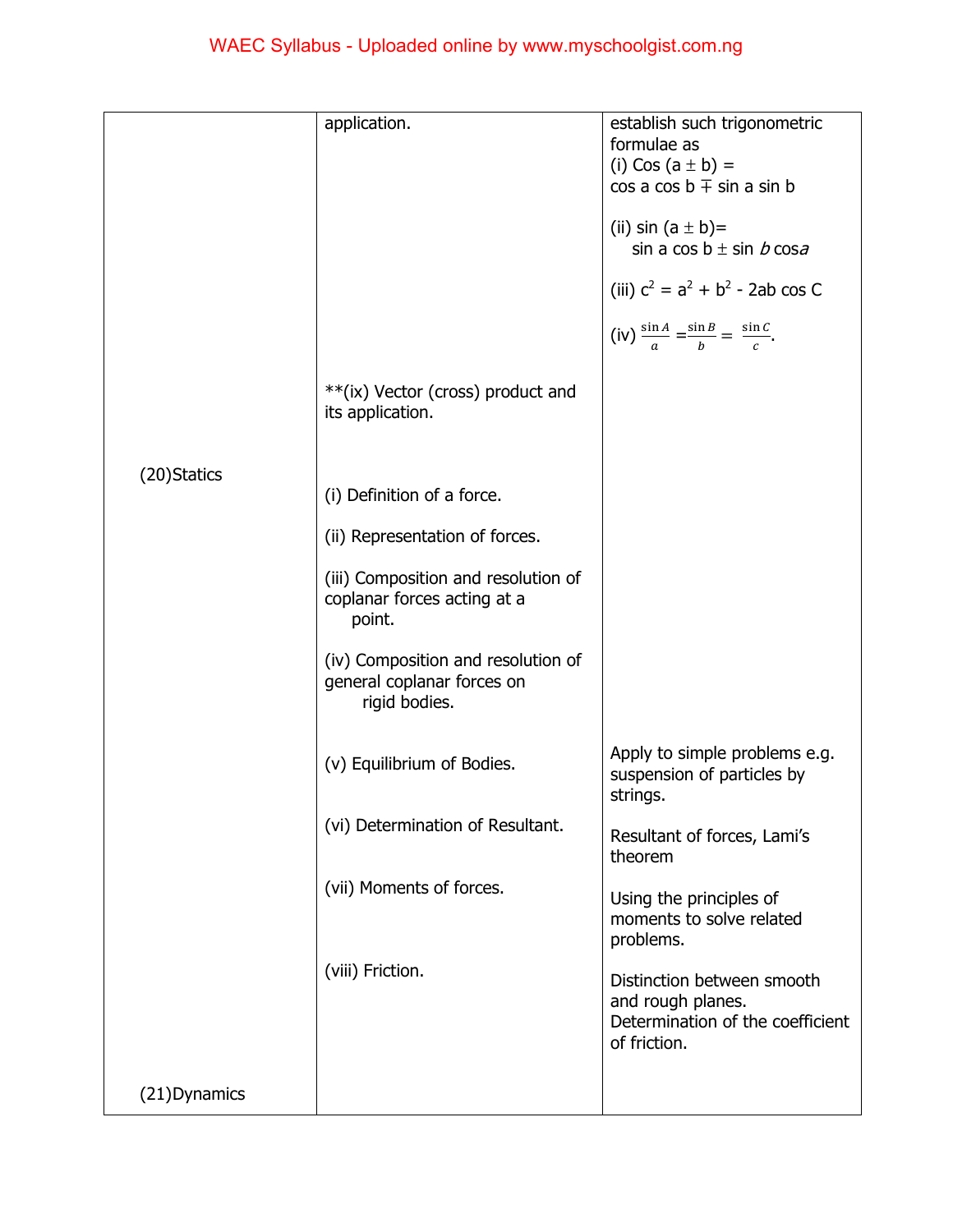| (i) The concepts of motion                   | The definitions of displacement,<br>velocity, acceleration and<br>speed.<br>Composition of velocities and<br>accelerations.                                                                                                                                                                                                                                                       |
|----------------------------------------------|-----------------------------------------------------------------------------------------------------------------------------------------------------------------------------------------------------------------------------------------------------------------------------------------------------------------------------------------------------------------------------------|
| (ii) Equations of Motion                     | Rectilinear motion.<br>Newton's laws of motion.<br>Application of Newton's Laws<br>Motion along inclined planes<br>(resolving a force upon a plane<br>into normal and frictional<br>forces).<br>Motion under gravity (ignore air<br>resistance).<br>Application of the equations of<br>motions: $V = u + at$ ,<br>S = ut + $\frac{1}{2}$ at <sup>2</sup> ;<br>$v^2 = u^2 + 2as$ . |
| (iii) The impulse and momentum<br>equations: | Conservation of Linear<br>Momentum(exclude coefficient<br>of restitution).<br>Distinguish between<br>momentum and impulse.                                                                                                                                                                                                                                                        |
| **(iv) Projectiles.                          | Objects projected at an angle<br>to the horizontal.                                                                                                                                                                                                                                                                                                                               |

# **1. UNITS**

Candidates should be familiar with the following units and their symbols.

# **( 1 ) Length**

1000 millimetres (mm) = 100 centimetres (cm) = 1 metre(m). 1000 metres =  $1$  kilometre (km)

# **( 2 ) Area**

10,000 square metres  $(m^2) = 1$  hectare (ha)

# **( 3 ) Capacity**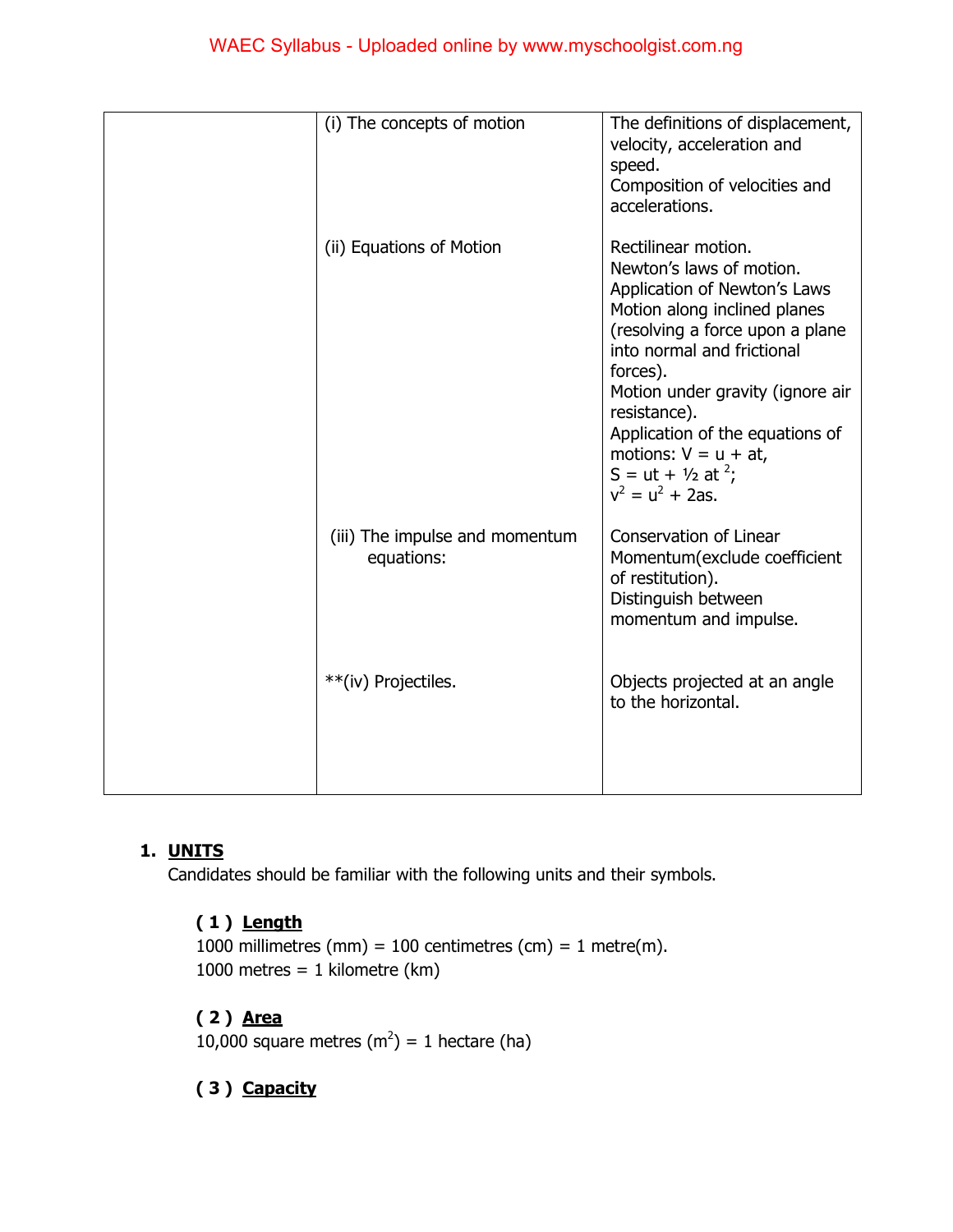1000 cubic centimeters  $(cm^3) = 1$  litre (l)

## **( 4 ) Mass**

1000 milligrammes (mg) =  $1$  gramme (g)

1000 grammes  $(q) = 1$  kilogramme $(q)$ 

1000 ogrammes  $(kg) = 1$  tonne.

## **( 5) Currencies**

| The Gambia                            | 100 bututs (b) = 1 Dalasi (D)                        |
|---------------------------------------|------------------------------------------------------|
| Ghana                                 | 100 Ghana pesewas $(Gp) = 1$ Ghana Cedi (GH $\phi$ ) |
| Liberia                               | 100 cents $(c) = 1$ Liberian Dollar (LD)             |
| Nigeria                               | 100 kobo (k) = 1 Naira ( $\mathsf{H}$ )              |
| Sierra Leone                          | 100 cents $(c) = 1$ Leone (Le)                       |
| UK.                                   | 100 pence (p) = 1 pound $(E)$                        |
| <b>USA</b>                            | 100 cents $(c) = 1$ dollar $(\$)$                    |
| French Speaking territories           | 100 centimes $(c) = 1$ Franc $(fr)$                  |
| Any other units used will be defined. |                                                      |

## **2. OTHER IMPORTANT INFORMATION**

## **( 1) Use of Mathematical and Statistical Tables**

Mathematics and Statistical tables, published or approved by WAEC may be used in the examination room. Where the degree of accuracy is not specified in a question, the degree of accuracy expected will be that obtainable from the mathematical tables.

# **(2) Use of calculators**

The use of non-programmable, silent and cordless calculators is allowed. The calculators must, however not have a paper print out **nor be capable of receiving/sending any information. Phones with or without calculators are not allowed.** 

## **(3) Other Materials Required for the examination**

Candidates should bring rulers, pairs of compasses, protractors, set squares etc required for papers of the subject. They will **not** be allowed to borrow such instruments and any other material from other candidates in the examination hall.

Graph papers ruled in 2mm squares will be provided for any paper in which it is required.

## **( 4) Disclaimer**